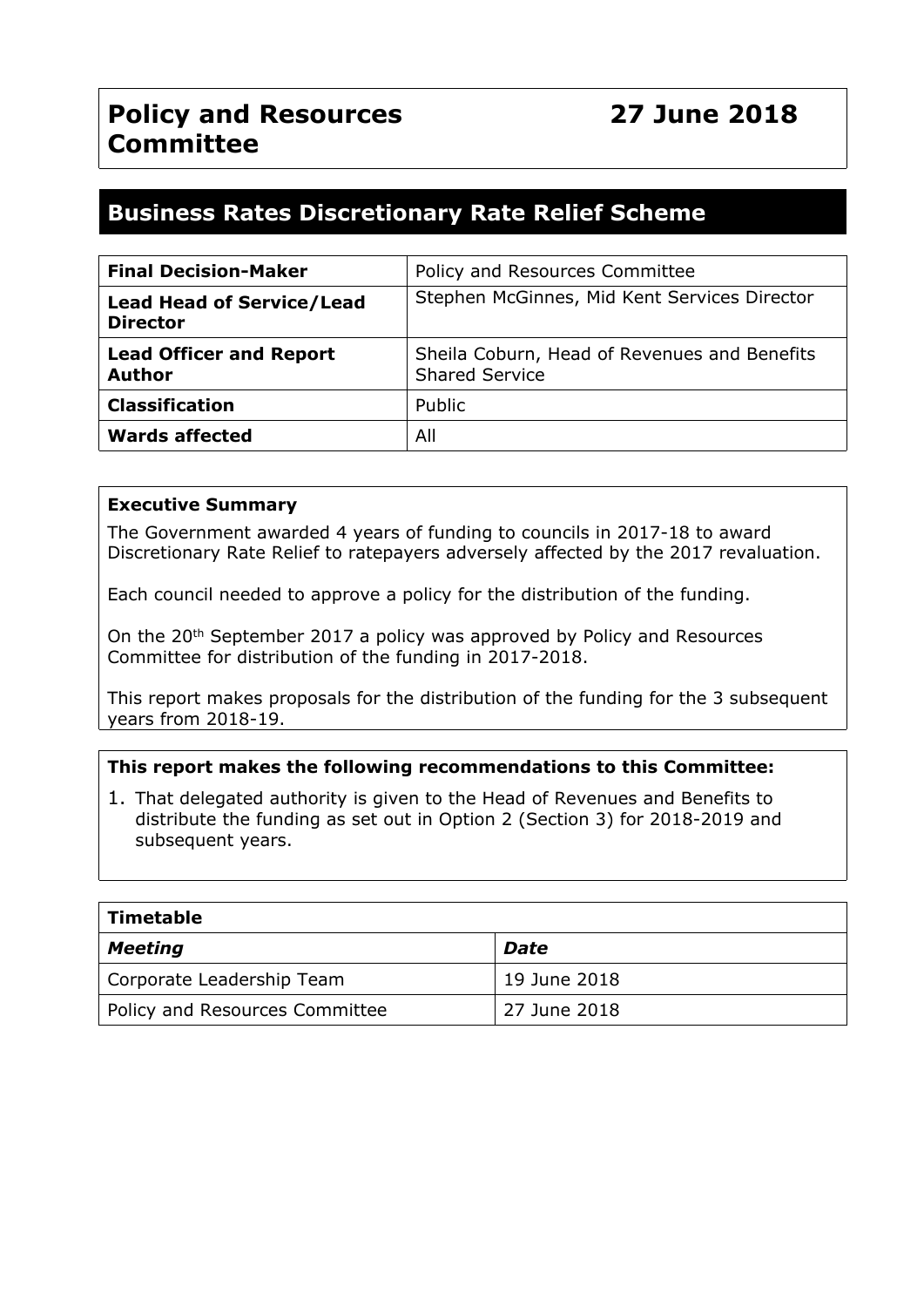# **Business Rates – Discretionary Rate Relief Scheme**

#### **1. INTRODUCTION AND BACKGROUND**

- 1.1 In March 2017, Central Government announced that it would make available a £300million discretionary fund to support those businesses that faced the steepest increases in their Business Rates bill as a result of the 2017 revaluation.
- 1.2 It was left to councils to determine how this fund should be targeted and administered to support those businesses and locations within their area that were in the greatest need.
- 1.3 At the Policy and Resources Committee on 20 September 2017, it was agreed that authority was delegated to the Head of Revenues and Benefits to finalise and implement the agreed scheme for 2017-2018.
- 1.4 The funding available for 2017-2018 was £287,000 and the scheme awarded 80% relief of the increase in Business Rates to businesses with a rateable value less than £100,000. The number of businesses that benefitted from the funding was 271.
- 1.5 The number that benefitted was higher than we originally thought would qualify. However, the amount of relief that was awarded in total was £175,000. The reason for this was the increases as a result of 2017 revaluation were not as significant as the Government had anticipated.
- 1.6 The funding for 2018-2019 and subsequent years reduces considerably.

| 2017-2018 | 2018-2019 | 2019-2020 | 2020-2021 |
|-----------|-----------|-----------|-----------|
| £287,000  | £140,000  | £57,000   | 8,000     |

- 1.7 It is proposed that relief for 2018-2019 and subsequent years is awarded to those businesses that qualified in 2017-2018 without any applications being made, to avoid any delays.
- 1.8 It is proposed that the reduced relief available is apportioned and awarded on a percentage basis of the relief awarded in 2017/18.

## **2. AVAILABLE OPTIONS**

- 2.1 Option  $1 -$  do nothing there is no requirement for the Council to introduce a scheme to make such awards. However, local businesses would fail to benefit from the funding made available by Government.
- 2.2 Option 2 Award relief on a percentage basis to those businesses who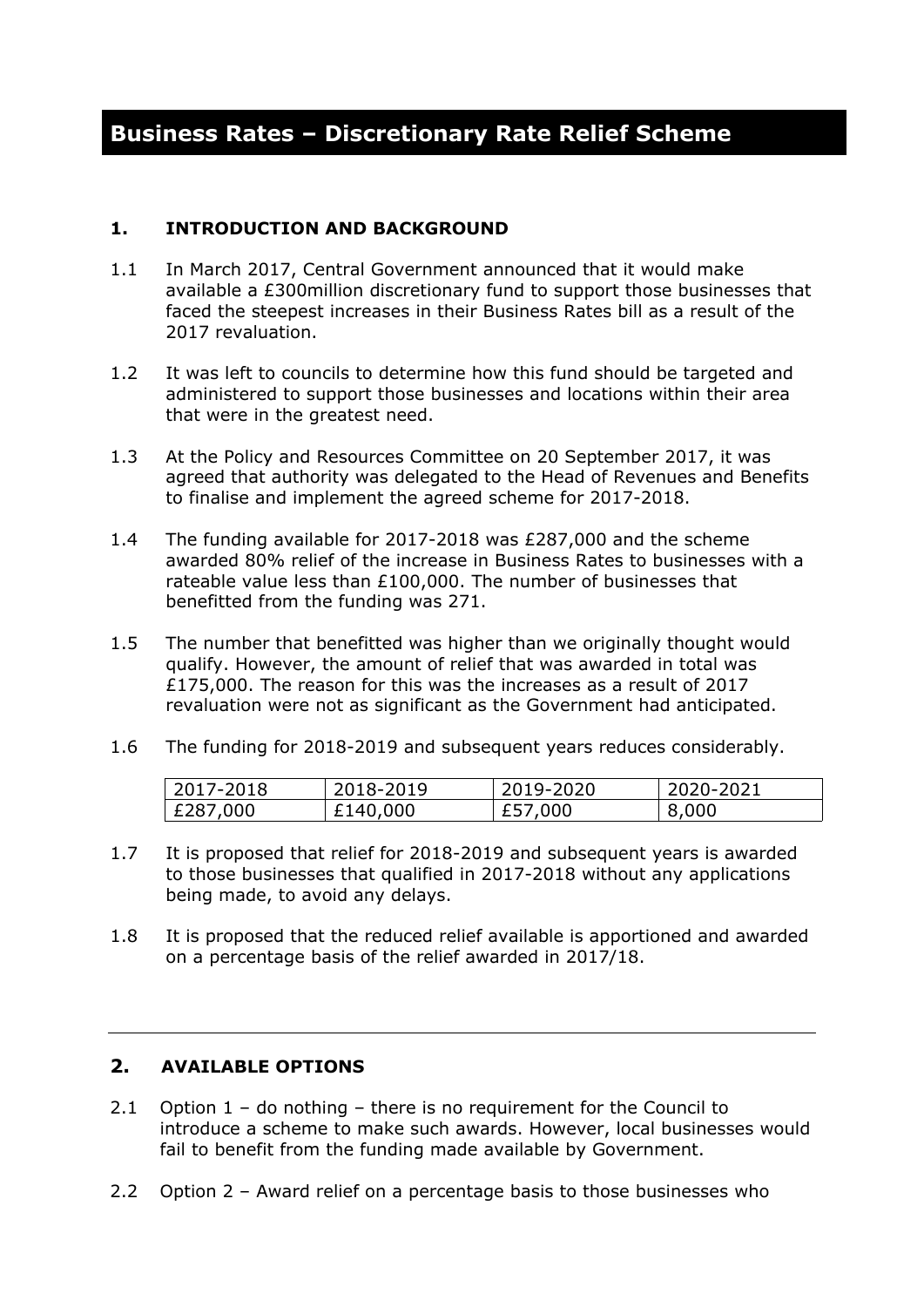qualified for relief in 2017-2018.

2.3 Option 3 – Consider awarding relief at a maximum value. However, this would be detrimental to businesses that have a larger rate liability.

### **3. PREFERRED OPTION AND REASONS FOR RECOMMENDATIONS**

3.1 Option 2 is the preferred option as this provides a consistent approach in the awarding of relief, with the majority of businesses benefitting from some amount of relief.

## **4. RISK**

4.1 The risks associated with this proposal, including the risks if the Council does not act as recommended, have been considered in line with the Council's Risk Management Framework. We are satisfied that the risks associated are within the Council's risk appetite and will be managed as per the Policy.

## **5. CONSULTATION RESULTS AND PREVIOUS COMMITTEE FEEDBACK**

5.1 There was a statutory duty to consult with major preceptors on the original scheme and this was carried out in 2017.

#### **6. NEXT STEPS: COMMUNICATION AND IMPLEMENTATION OF THE DECISION**

- 6.1 Information on the council's website will be updated for the awarding of relief for 2018-2019 and subsequent years.
- 6.2 Eligible businesses will automatically be awarded relief without having to make an application.

| <b>Issue</b>               | <b>Implications</b>            | Sign-off     |
|----------------------------|--------------------------------|--------------|
| <b>Impact on Corporate</b> | The proposed scheme will help  | Sheila       |
| <b>Priorities</b>          | secure a successful economy by | Coburn       |
|                            | providing help to businesses   | Head of      |
|                            | adversely affected by 2017     | Revenues     |
|                            | revaluation.                   | and Benefits |

### **7. CROSS-CUTTING ISSUES AND IMPLICATIONS**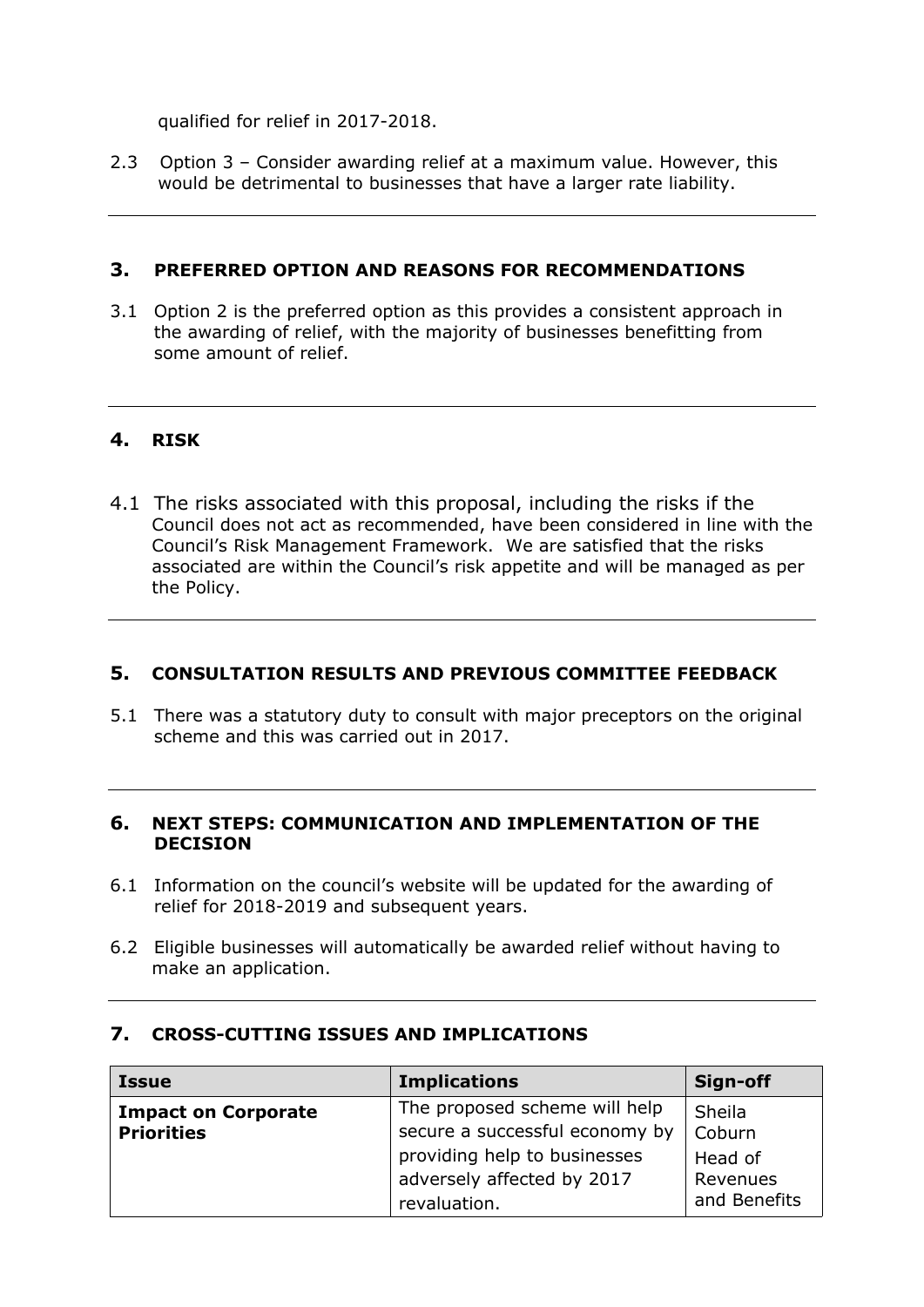| <b>Risk Management</b><br><b>Financial</b>   | The risks associated with<br>implementing and operating the<br>scheme are considered low.<br>Endorsement of a corporate<br>scheme helps reduce the risk<br>The council is to receive funding<br>to compensate for the cost of<br>the scheme.<br>New burdens funding has been<br>provided to meet the cost of<br>administration | Sheila<br>Coburn<br>Head of<br>Revenues<br>and Benefits<br>[Section 151<br>Officer &<br>Finance<br>Team] |
|----------------------------------------------|--------------------------------------------------------------------------------------------------------------------------------------------------------------------------------------------------------------------------------------------------------------------------------------------------------------------------------|----------------------------------------------------------------------------------------------------------|
| <b>Staffing</b>                              | The scheme will be operated<br>within existing resources                                                                                                                                                                                                                                                                       | Sheila<br>Coburn<br>Head of<br>Revenues<br>and Benefits                                                  |
| Legal                                        | The powers to operate such a<br>scheme are provided by<br>Section 47, Local Government<br>Act 1988                                                                                                                                                                                                                             | Keith<br>Trowell,<br>Interim Team<br>Leader<br>(Corporate<br>Governance)                                 |
| <b>Privacy and Data</b><br><b>Protection</b> | Accepting the recommendations<br>will increase the volume of data<br>held by the Council. The data<br>will be held and processed in<br>accordance with the data<br>protection principles contained<br>in Schedule 1 to the Data<br>Protection Act 1998.                                                                        | Keith<br>Trowell,<br><b>Interim Team</b><br>Leader<br>(Corporate<br>Governance)                          |
| <b>Equalities</b>                            | The scheme itself does not<br>impact on those with protected<br>characteristics.<br>However, consideration should<br>be given when implementing<br>the scheme in terms of ensuring<br>that it can be accessed by hard<br>to reach groups.                                                                                      | [Policy &<br>Information<br>Manager]                                                                     |
| <b>Crime and Disorder</b>                    | No impact                                                                                                                                                                                                                                                                                                                      | Sheila<br>Coburn<br>Head of<br>Revenues<br>and Benefits                                                  |